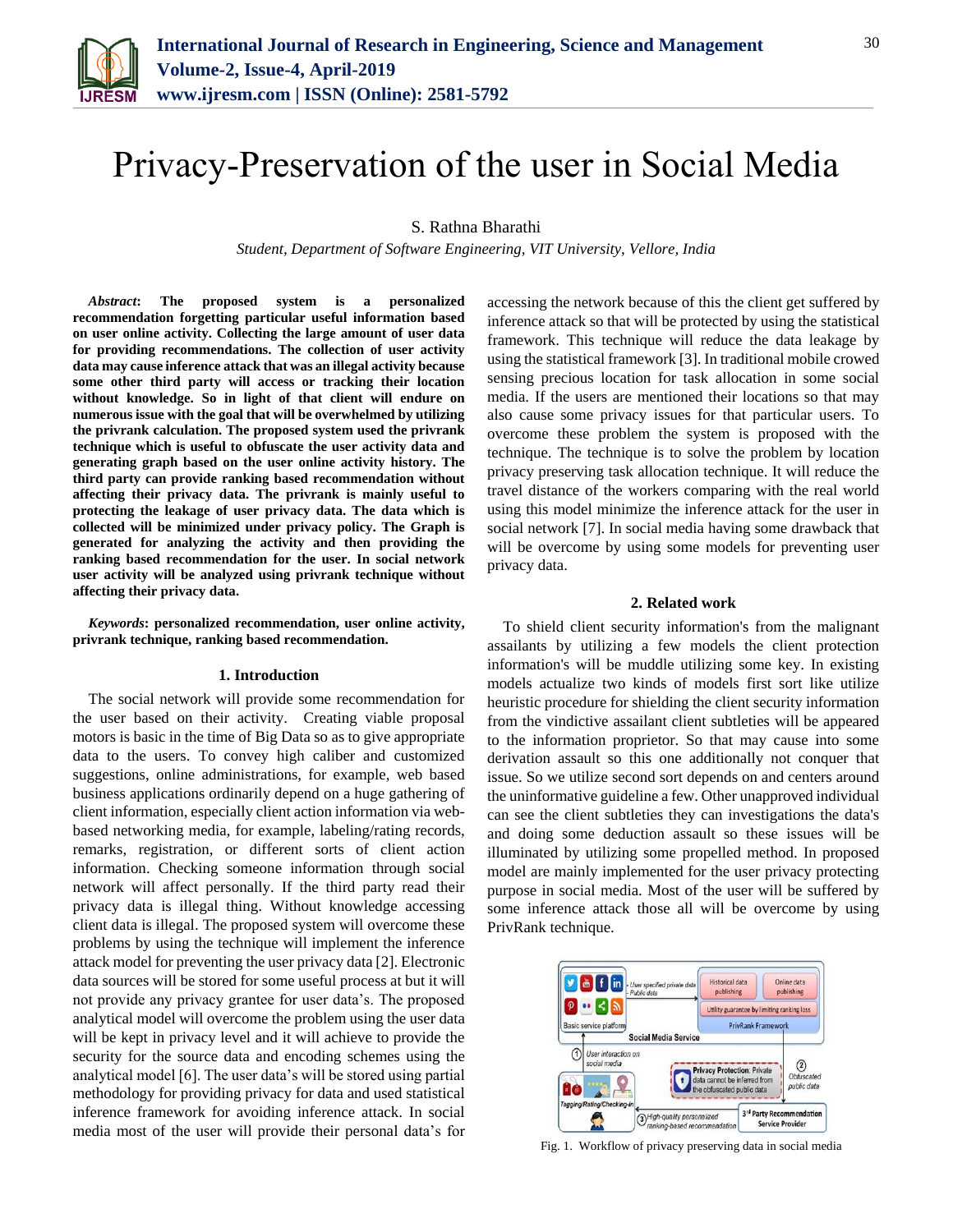

## *A. Ranking based recommendation*

In view of the previously mentioned open information vectors, ranking based proposal yields a positioned rundown of things for a client, where the top things are well on the way to claim. The related calculations chiefly influence the current positioning of things in the learning procedure to foresee the missing position of the things for suggestion [6]. In this manner, positioning based suggestion calculations are touchy to the positioning misfortune caused from the information jumbling process, instead of different sorts of misfortune estimated by the Euclidean or Squared L2 remove, for instance. In addition, those conventional information twisting measures are not similar to positioning.

## *B. Inference attack*

The inference attack will be mostly happening in the social network by unauthorized client access who will analyzing the user details without their knowledge. The client will affect personally because there is no protection for the data that will be overcome by using the privrank technique.

#### *C. Privacy protection over user activity stream*



Fig. 2. Scatter plot

We design our structure with those three settings, and report on the redid security insurance execution. We tune the bending spending plan for every one of the information muddling techniques to keep similar information usage that is MAP=0.05 for POI Rec and MAP=0.4 for Activity Rec. which demonstrates security insurance outcomes for both sexual orientation and economic wellbeing on the NYC dataset. The PrivRank-Gender (or PrivRank-Social) beats different techniques while securing the focused on sexual orientation information (or then again economic wellbeing), by

accomplishing the most noteworthy estimations of 1- AUC. Especially, contrasted with PrivRank, that treats both the information as private, PrivRank-Gender (or PrivRank-Social) will provide better security insurance on sexual orientation (or social status). At the end of the day, better security insurance can be accomplished under similar information utility certification when less private information must be secured.

## *D. Performance of customized privacy protection*

The system provide privacy for each client data by using privrank technique while using that technique in social network. Hereafter third party will analyze the user activities based on the graph generation and then providing the ranking based high quality recommendation for the client.

# **3. Conclusion**

This paper presented PrivRank, an adaptable and persistent security saving internet based life information distributing system. It constantly ensures client indicated information against surmising assaults by discharging muddled client movement information, while as yet guaranteeing the utility of the discharged information to control customized positioning based proposals. To give altered security, the ideal information obscurity is realized to such an extent that the protection spillage of client indicated private information is limited; to give consistent protection security, consider the recorded and the online movement information distributing; guarantee information usage for empowering positioning based proposal, we bound the positioning misfortune acquired from the information confusion process utilizing the Kendall-τ rank separation. It appeared from broad tests that PrivRank can give a productive and successful assurance of private information, while safeguarding the usage of the distributed information for various positioning based suggestion use cases. Later on, it intends to broaden our structure by considering the information types with constant qualities rather than discretized values, and investigate further information utility past customized suggestion.

#### **References**

- [1] C. Li, H. Shirani-Mehr, and X. Yang, "Protecting individual information against inference attacks in data publishing," in Advances in Databases: Concepts, Systems and Applications. Springer, 2007, pp. 422–433.
- [2] L. Sweeney, "k-anonymity: A model for protecting privacy," International Journal of Uncertainty, Fuzziness and Knowledge-Based Systems, vol. 10, no. 05, pp. 557–570, 2002.
- [3] L. Sankar, S. R. Rajagopalan, and H. V. Poor, "Utility-privacy tradeoffs in databases: An information-theoretic approach,"IEEE Transactions on Information Forensics and Security, vol. 8, no. 6, pp. 838–852, 2013.
- [4] A. Machanavajjhala, D. Kifer, J. Gehrke, and M. Venkitasubramaniam, "l-diversity: Privacy beyond k-anonymity," ACM Transactions on Knowledge Discovery from Data, vol. 1, no. 1, p. 3, 2007.
- [5] C. Dwork, "Differential privacy," in Automata, languages and programming, Springer, 2006, pp. 1–12.
- [6] F. du Pin Calmon and N. Fawaz, "Privacy against statistical inference," in Proc. of Allerton'12. IEEE, 2012, pp. 1401–1408.
- [7] A. Zhang, S. Bhamidipati, N. Fawaz, and B. Kveton, "Priview: Media consumption and recommendation meet privacy against inference attacks," IEEE Web, vol. 2, 2014.